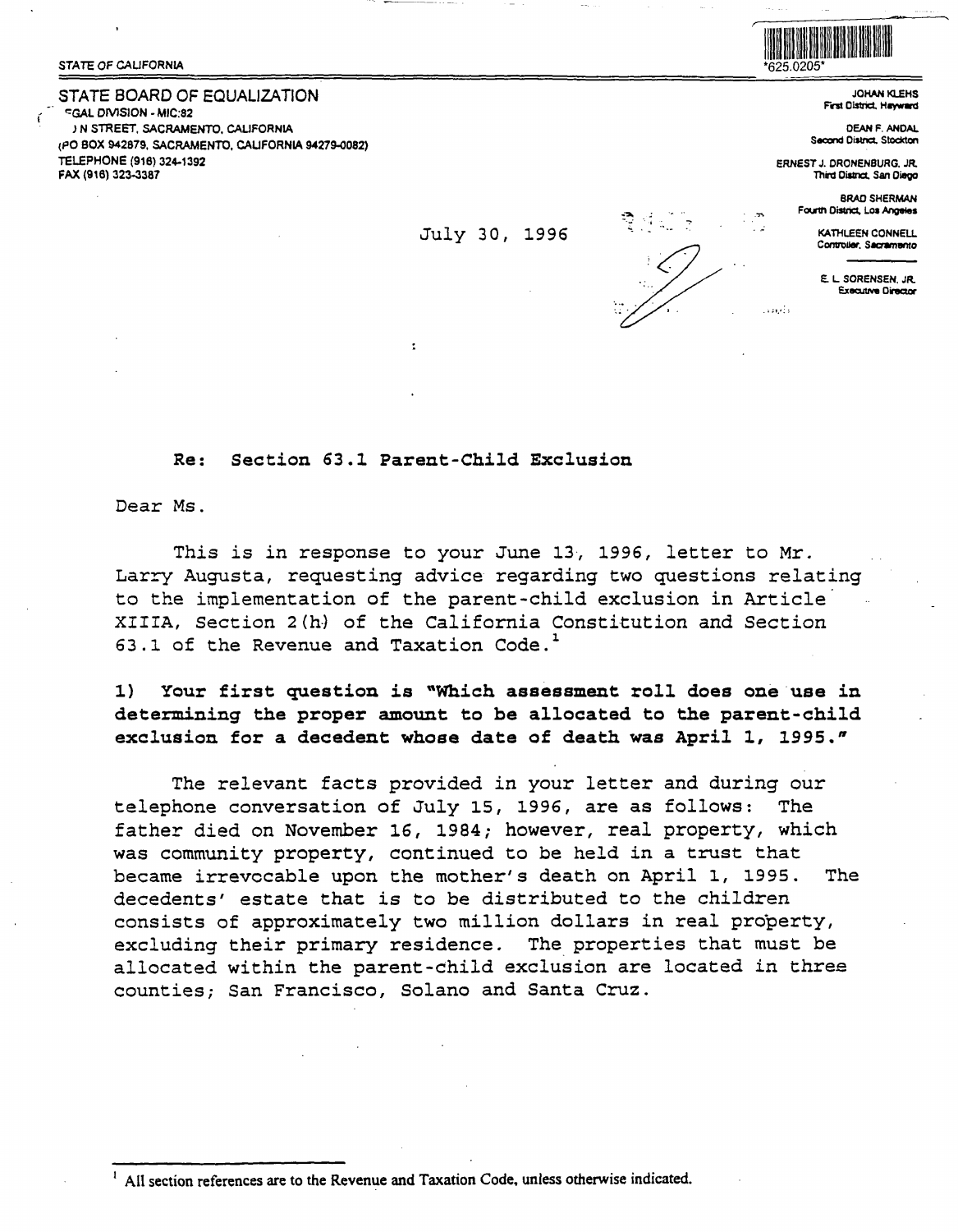## LAW AND **ANALYSIS**

 $\mathbf{r}$ 

As you are aware, Section 60 defines a "change in ownership" as "... a transfer of a present interest in real property, including the beneficial use thereof, the value of which is substantially.equal to the value of the fee interest."

Section 62(d), subdivision (d) provides, in pertinent part:

"Change in ownership shall not include: (d) Any transfer by the trustor, or by the truster's spouse, or by both, into a trust for so long as (1) the transferor is the present beneficiary of the trust, or the (2) the trust is revocable ... "

Section 63.1, subdivision (a) provides, in relevant part:

"(a) Notwithstanding any other provision of this chapter, a change in ownership shall not include ... the following purchases or transfers for which a claim is filed pursuant to this section:"

\* \* \*

"(2) The purchase or transfer of the first one million dollars (\$1,000,000) of full cash value of all other real property of an eligible transferor in the case of a transfer between parents and their children."

\* \* \*

\* \* \*

"(c) As used in this section: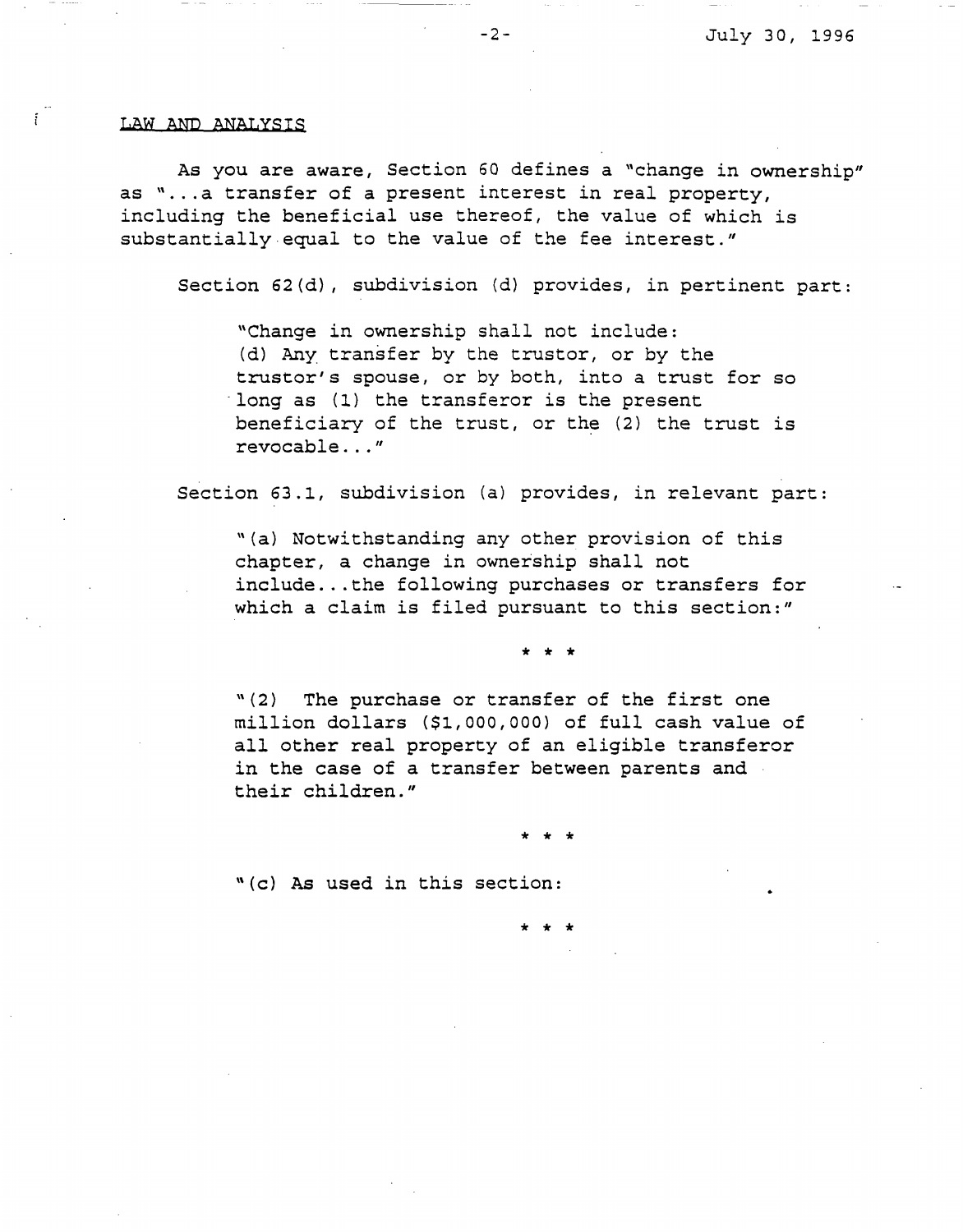(3) "Full cash value" means full cash value as defined in Section 2 of Article **XIIIA** of the California Constitution and Section 110.1 with any adjustments authorized by those sections and the full value of any new construction in progress, determined as of the date immediately prior to the date of a purchase by or transfer to an eligible transferee of real property subject to this section."

Section 110.1 defines "full cash value" as the fair market value at the 1975 lien date or the date of purchase or change in ownership when such event occurs after the 1975 assessment. Subdivision (b) further provides that the value so determined shall be known as the base year value. The section also provides for subsequent increases in the base year value to reflect inflation, not to exceed two percent per year. Thus, the full cash value of the real property is also known as the adjusted base year value.

As indicated in the September 11, 1987, Letter to Assessors No. 87/72, Proposition 58, Chapter 48, Statutes of 1987, **(Assembly Bill 42),** Section 63.1 as added to the Code provided various definitions, including that of "Full Cash Value" in subdivision (c) (3), set forth above. As construed on page 2 of that letter:

> "4. 'Full Cash Value'--Full Cash Value as defined by Section 110.1 and Section 2 of Article XIIIA of the California Constitution just prior to date of transfer; basically, the taxable value on the roll just prior to the date of transfer...."

Thus, the taxable value on the roll as of the mother's date of death, April ·1, 1995, would be the value on the roll as of March 1, 1994, the value on the 1994-95 roll.

During our telephone conversation of July 15, 1996, you asked whether the parent-child exclusion applied where a parent died prior to the adoption of Article **XIIIA,** Section 2(h) in 1986, but the transfer of real property did not occur until after the effective date of the measure, as in this case. The exclusion does apply; please see the attached September 30, 1993 opinion letter which addresses this issue.

Ç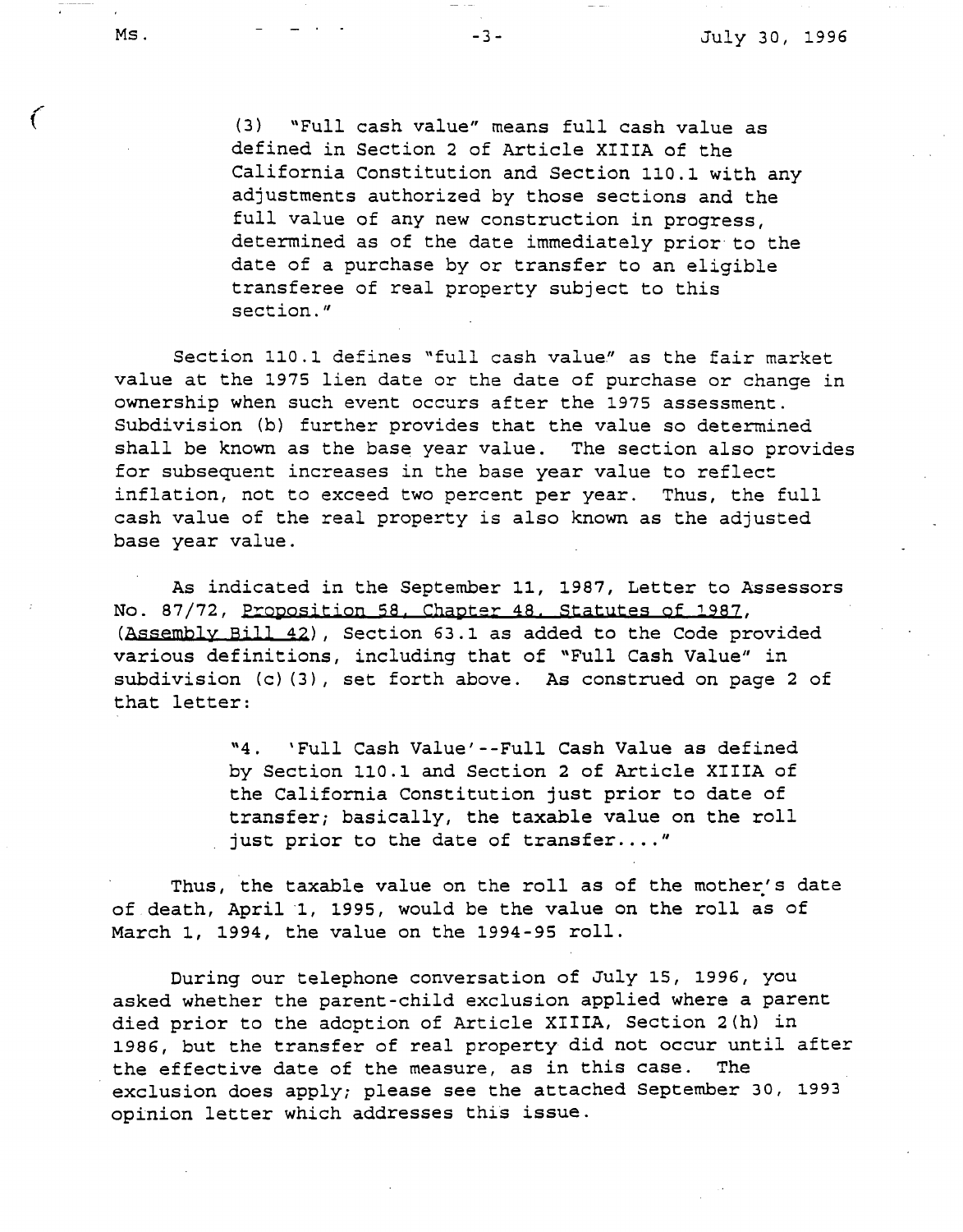2) Your second question concerns a two-unit residential building at 830 De Haro Street in San Francisco. Your letter states that a Declaration of Conditions, Covenants and Restrictions was filed with the San Francisco Recorder's office on June 11,1990, which declared that the building was being improved to establish a condominium project and to provide for a separate real property interest in each unit. A project Map, filed with the City, designates Unit 1 as Lot 78 and Unit 2 as Lot 79; however, the owners did not file for separate assessments. The executors sold Unit 1 for \$280,250 to a third party on August 1, 1995. They subsequently filed an Affidavit of Interest to Segregate Property, to separate the two units into two appraisal units for property tax-purposes, on December 14, 1995. The 1994-1995 roll value for the property was \$377,474. Unit 2 was appraised at \$280,000 as of April 1, 1995.

**Your second question is what is the proper amount to allocate to the parent-child exclusion, \$377,474, the value on the 1994-95 roll for the two units, or half that amount for the** unit **that will be distributed to the decedent's child.** 

Your view is that half the value of the property on the 1994-95 roll should be allocated to the parent-child exclusion for the remaining unit that is to be transferred to a child of the decedent. You state that the San Francisco Assessor's staff has taken the position that the entire \$377,474 value on the roll should be allocated because the property, on the date of the decedent's death, was one unit for property tax purposes.

## **LAW AND ANALYSIS**

Civil Code Section 783 provides that a condominium is an estate in real property described in Section 1351, subdivision (f) of the Civil Code.

*(*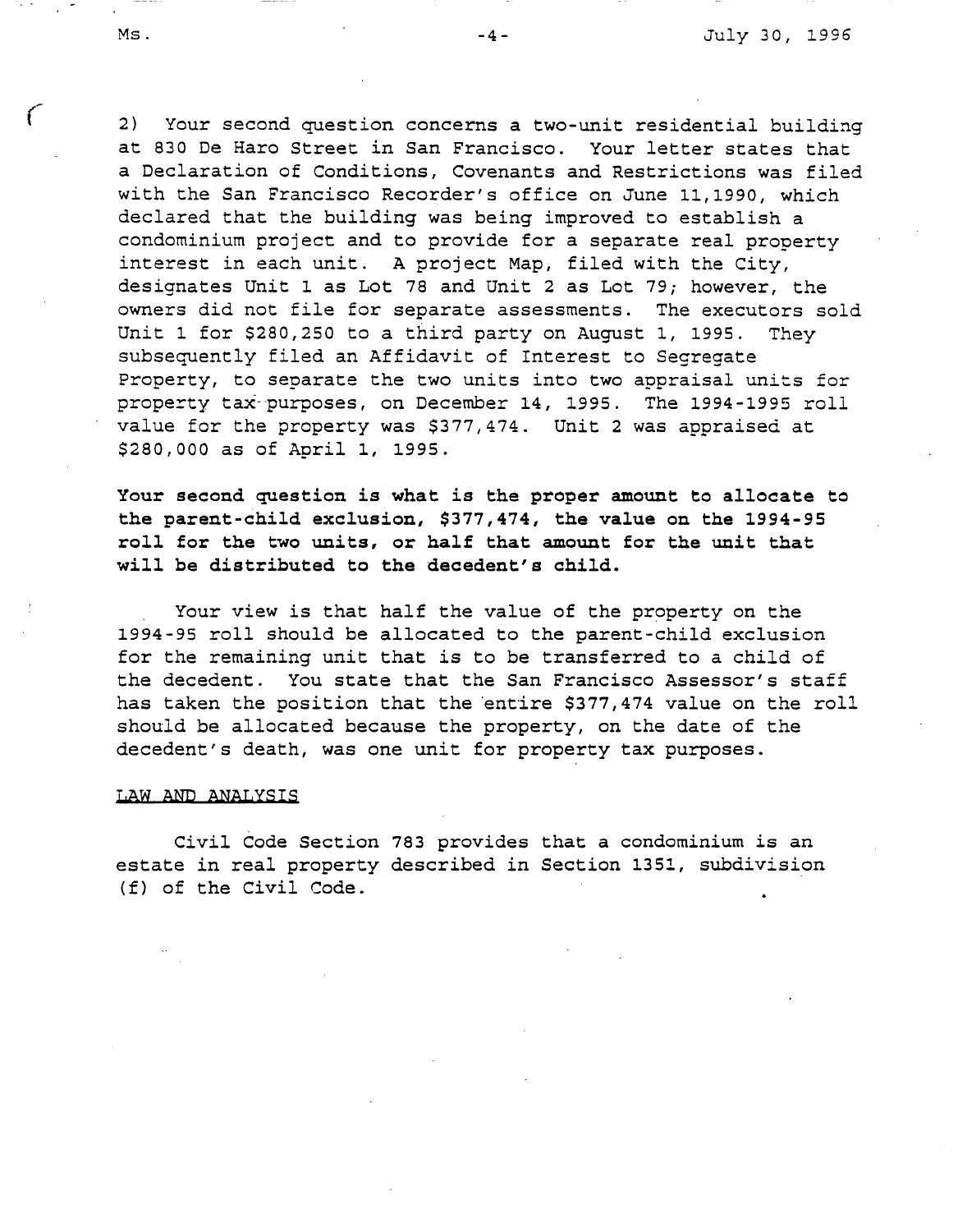Civil Code Section 135l(f) defines a condominium as an estate in real property consisting of two interests: (1) an undivided interest in common in a portion of a parcel of real property, and (2) a separate interest in space in a building in such real property. Thus, there can be no undivided interest in common and therefore, there can be no condominium by statutory definition, until at least one condominium unit is sold or transferred.

Section 2188.3(a) of the Revenue and Taxation Code does not require separate assessment of individual units unless they meet the definition of a condominium in Civil Code Section 783. Therefore, Section 2188.3 requires the assessor to separately assess condominium units only after the conveyance of at least one unit. Since there can be no condominium until at least one unit is conveyed, and since the condominium conversion had not been completed on April 1, 1995, because no unit had been conveyed as of that date, there is no legal basis for making separate assessments of each unit as of the date of the mother's death. The fact that a project map, declaration and other documents pertinent to the requirements of Civil Code Sections 1350 et seq. were filed with the Recorder's office does not alter this analysis. (See also County of Los Angeles v. Hartford Accident and Indemnity Co. (1970) 3 Cal.App. 809)

In conclusion, the property on April 1, 1995, did not meet the legal requirements for a condominium; therefore, it remained a single appraisal unit for purposes of Section 63.1. In our view, the San Francisco Assessor's staff is correct in concluding that the value of the property on the 1994-95 roll as of the mother's death, \$377,474, would be the proper amount to allocate to the parent-child exclusion.

The views expressed in this letter are, of course, advisory only and are not binding upon the assessor of any county. You may wish to consult the appropriate assessors in San Francisco, Solano and Santa Cruz Counties in order to confirm that the described properties will be assessed in a manner consistent with the conclusion stated above.